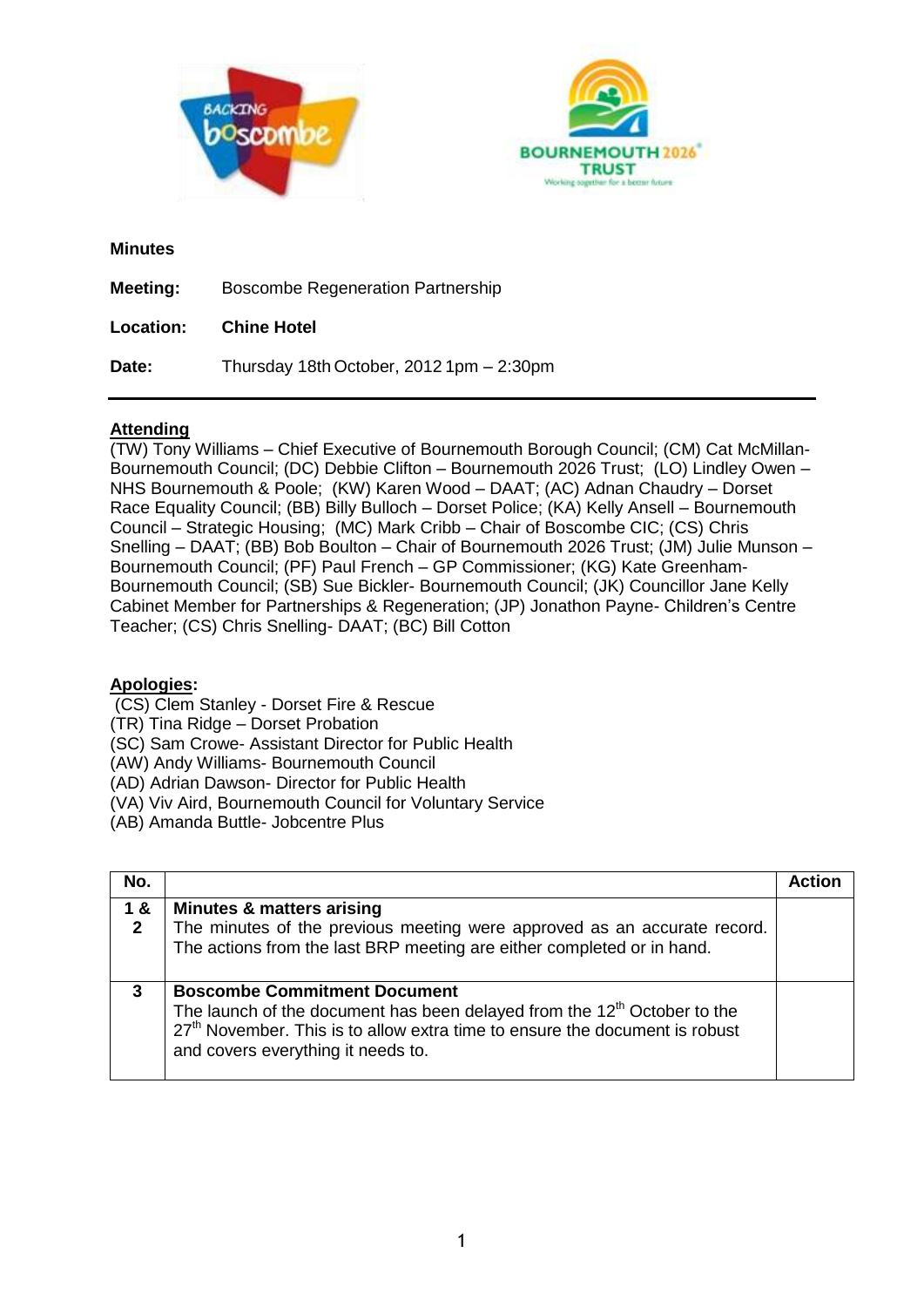| 4. | <b>Theme Group Leads</b>                                                                                                                                                                                                                                                                                                                                                                                                                                                                                                                                                                                                                                                                                                                                                        |              |
|----|---------------------------------------------------------------------------------------------------------------------------------------------------------------------------------------------------------------------------------------------------------------------------------------------------------------------------------------------------------------------------------------------------------------------------------------------------------------------------------------------------------------------------------------------------------------------------------------------------------------------------------------------------------------------------------------------------------------------------------------------------------------------------------|--------------|
|    | <b>a.</b> Housing- The Homes for Boscombe vision was approved by the<br>Council yesterday. This includes the purchase of 3 HMO's for<br>conversion to 9 flats. Kelly is developing a financial package for the<br>vision. Over 1000 units have now been inspected as part of the<br>targeted regime. New government guidance has been issued regarding<br>rogue landlords. Strategic housing have written to all land<br>owners/agents with stalled planning permission to find out what the<br>issues are and input this into the strategy.                                                                                                                                                                                                                                    |              |
|    | At the Landlords conference earlier today the area lettings policy was<br>discussed along with excluding persistently problematic people and<br>multi-agency inspections to target problem properties.<br>Kelly is setting up a delivery group to drive the Homes for Boscombe<br>work forward.                                                                                                                                                                                                                                                                                                                                                                                                                                                                                 |              |
|    | Fire suppression systems are due to become compulsory in all new<br>builds in Wales- this could be done locally through B5 Building<br>regulations.                                                                                                                                                                                                                                                                                                                                                                                                                                                                                                                                                                                                                             |              |
|    | Action: Look at how this could be done locally via the housing Group<br>and Sustainable Communities Act (KA)                                                                                                                                                                                                                                                                                                                                                                                                                                                                                                                                                                                                                                                                    | KA           |
|    | b. Educational Attainment<br>Jonathon Payne introduced himself as the teacher based at Boscombe<br>Childrens Centre. He will be leading on the work around early year's<br>educational attainment which was highlighted as an area of concern in<br>the Strategic Area Assessment for Boscombe. New data is now<br>available for 5 year olds and these indicate that the gap between<br>Boscombe children and those in the rest of the Borough is now closing<br>and in particular those in the lowest 30% in Boscombe. He will be<br>working with early years settings and schools to identify what has<br>happened to make that difference (is it the co-hort of children? Impact<br>of the Children's Centre? Specific interventions that those families have<br>received?). |              |
|    | Action: Sue and Cat to find best practice of interventions where early<br>year's attainment levels have been raised. (SB/CM)                                                                                                                                                                                                                                                                                                                                                                                                                                                                                                                                                                                                                                                    | <b>SB/CM</b> |
|    | Good examples elsewhere of educational fairs to draw together service<br>providers and families. Tony reiterated that the work had the full<br>support of the Council and if resources were needed they should be<br>asked for.                                                                                                                                                                                                                                                                                                                                                                                                                                                                                                                                                 |              |
|    | Kelly raised the link to housing and education attainment- when doing<br>research can we look at the housing type to see if there are any local<br>links for us to learn from. It was asked how the primary schools were<br>perceived by parents, was this measured anywhere? A question can<br>be included in the annual Boscombe West resident's survey.                                                                                                                                                                                                                                                                                                                                                                                                                      |              |
|    | <b>Action:</b> Cat to include appropriate question in the 2013 survey (CM)                                                                                                                                                                                                                                                                                                                                                                                                                                                                                                                                                                                                                                                                                                      | <b>CM</b>    |
|    | c. Enterprise & Employment<br>Still very early days with this theme. Looking to draw people together.                                                                                                                                                                                                                                                                                                                                                                                                                                                                                                                                                                                                                                                                           |              |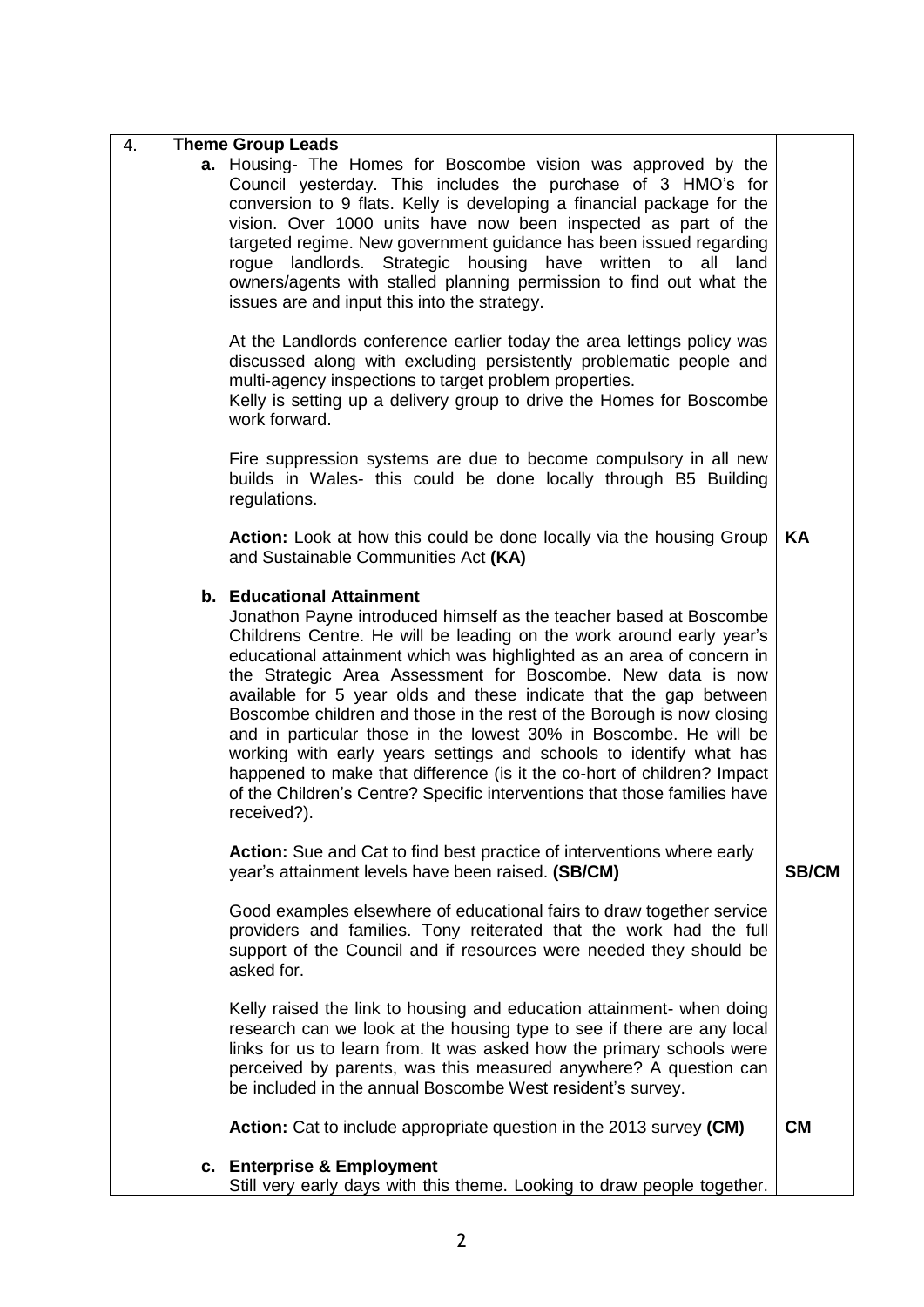Currently have 2 European Funding applications submitted which we are awaiting the outcome of. These are specifically around the development of creative industries within the Boscombe area and business start-up grants and training for those furthest from the work place. One of the funding bids is proving particularly complex and we may decide to proceed with the project and source the funding ourselves.

The Creative Industries funding application seeks to utilise the listed rooms in the former BCCA site as an arts & culture hub. There is currently an application in by the Friends of the BCCA under the Localism Act to list the building as a community asset.

Bob asked whether someone from private industry could be found to lead this particular group. We will continue to search for the right person. It was noted the Jobcentre Plus had not been able to attend the meetings for some time.

## **d. Environment**

Stuart introduced himself as the Street Service Manager for Technical Services. He will be leading the work under the Environment theme. The group will be looking at the environment in all its descriptionscleanliness, recycling, parks, street scene, empty shops, Local Sustainable Transport Fund, lamp post banners, precinct improvements etc. Phase 2 of the funding for the Crescent works has been approved and works will start soon to finalise the scheme.

Need to ensure the group looks at ways to link the seafront and the precinct.

**Action:** Stuart to take this to the environment meeting next week **(SB) SB**

It was mentioned that Camden has transformed itself and would be a good place to look at and see how they did this. Southampton are working on a 'legible city' project which may have some useful insights.

## **e. Crime**

Sgt Billy Bulloch provided the update. He had just attended the Landlords conference and landlord's reference database was well received. There are still some issues to be resolved to make sure that the system is fair and non-malicious and an appeal system is available. The scheme would specifically cover area 282. They have now started taking landlords with them when they carry out a warrant on an address. Also using a multi-agency approach with borders agency, fire service etc. Buy-in from landlords is key to the achieving success.

Have recently met with Tina Garrett from the Prison Service. She covers 13 prisons across the area with a responsibility for ensuring individuals leaving prison are rehoused. They were unaware of Boscombe and its issues and the impact that their placements may have on it. She is looking into what can be done to address this and will feed back on the 29<sup>th</sup> October. 8 interim ASBO's have been granted and 7 have been served (the  $8<sup>th</sup>$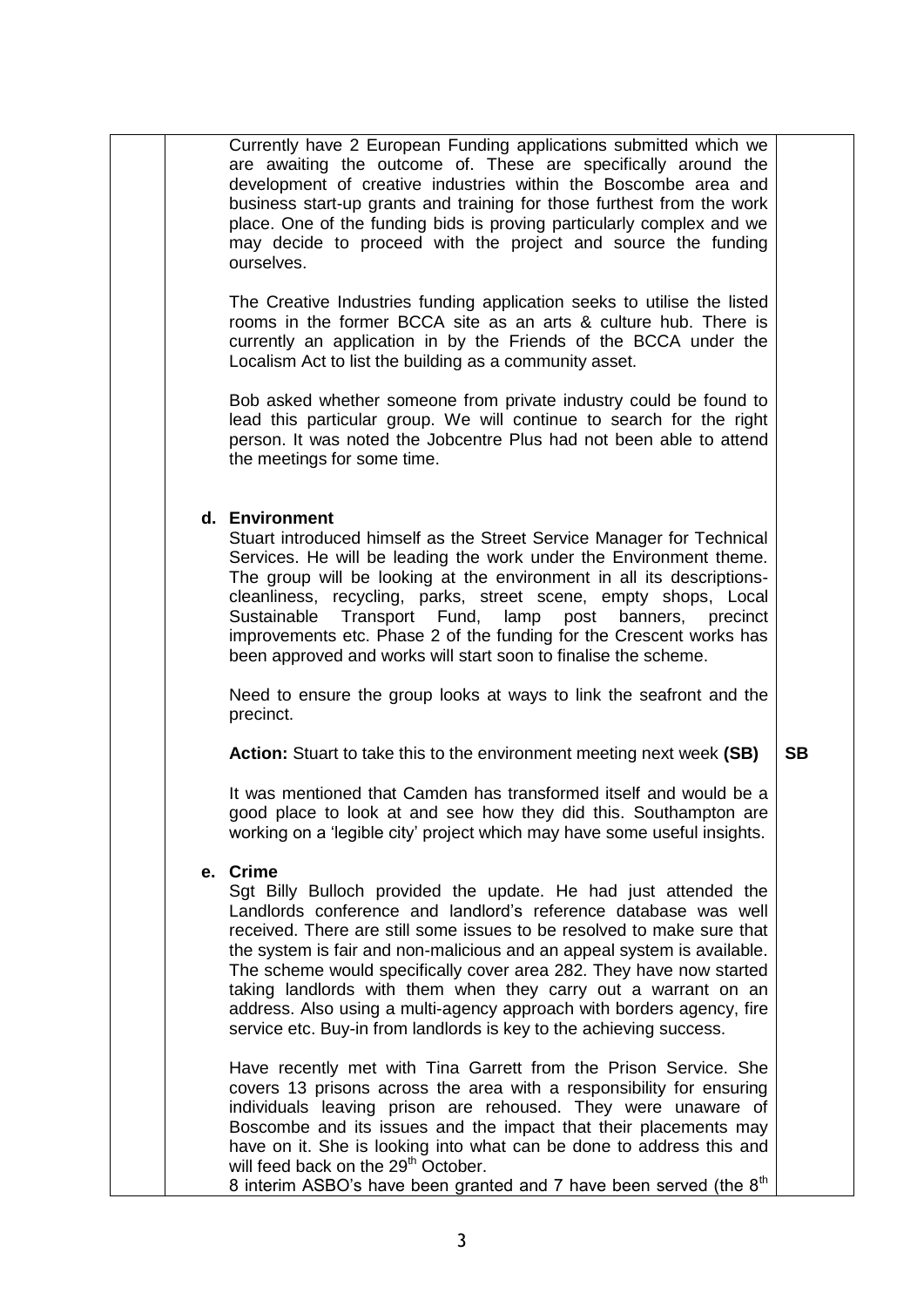|    | is out of the Country). In the next 2 weeks they will be going back to<br>court to seek full ASBO's which will ban them from the whole of<br>Bournemouth.<br>Much of the police's time is taken up with individuals with mental health<br>concerns.<br>Action: Tony to pursue via adult services to ensure we have<br>appropriate provision to support individuals (TW)<br>Karen told the group that they were 'following the funding' to stop<br>services or operators which are causing concern.<br>f. Health<br>Dr Paul French introduced himself as the Locality Lead and<br>Southbourne based GP. He is very enthusiastic about being involved<br>but his workload restricts his availability. He has identified GP Heather<br>Farrar who is based at Shelley Manor as an appropriate lead. She is<br>new to the area and looking forward to getting involved. The issues<br>that are presenting themselves are the ones already being discussed<br>around the table- mental health, drug and alcohol etc. These will be<br>discussed at the Health meeting on Monday next week.<br>Sam Crowe has been appointed Assistant Director for Public Health.<br>Sam is local to Boscombe and keen to get involved in reducing<br>inequalities in health. From April public health will move across to the<br>Borough. Paul asked that he was kept informed as much as possible.<br>Bob asked where the arts, culture and creative industries work sits.<br>This is partly under the Enterprise & Employment theme and a new<br>group which is looking specifically at the creative industries support in | <b>TW</b>    |
|----|---------------------------------------------------------------------------------------------------------------------------------------------------------------------------------------------------------------------------------------------------------------------------------------------------------------------------------------------------------------------------------------------------------------------------------------------------------------------------------------------------------------------------------------------------------------------------------------------------------------------------------------------------------------------------------------------------------------------------------------------------------------------------------------------------------------------------------------------------------------------------------------------------------------------------------------------------------------------------------------------------------------------------------------------------------------------------------------------------------------------------------------------------------------------------------------------------------------------------------------------------------------------------------------------------------------------------------------------------------------------------------------------------------------------------------------------------------------------------------------------------------------------------------------------------------------------------------------------------------|--------------|
|    | Boscombe.<br><b>Action:</b> Sue and Cat to look at how we address making Boscombe a<br>place to live (SB/CM).                                                                                                                                                                                                                                                                                                                                                                                                                                                                                                                                                                                                                                                                                                                                                                                                                                                                                                                                                                                                                                                                                                                                                                                                                                                                                                                                                                                                                                                                                           | <b>SB/CM</b> |
| 5. | <b>Key Issues Meeting</b><br>(summary- see notes). Very positive meeting with lots of enthusiasm. Local<br>media coverage was also good. The meeting had 2 objectives:<br>1. Gathering momentum and support. The Leader identified that this was<br>a top priority for the Council and we will resource it.<br>2. Deepening our understanding about what is happening. Complicated<br>story around housing stock, services and chaotic individuals. Actions<br>are tracked through the Housing and Crime groups. Bills role is to co-<br>ordinate the work with a holistic approach. Hope to repeat the process<br>around West Howe, Young People and Troubled Families.<br>Perception is still a major issue and this needs to be addressed. Julie is<br>working with respective Comms across organisations to ensure a<br>consistent approach.<br>A corporate working group is picking up a piece of work looking at the                                                                                                                                                                                                                                                                                                                                                                                                                                                                                                                                                                                                                                                                              |              |